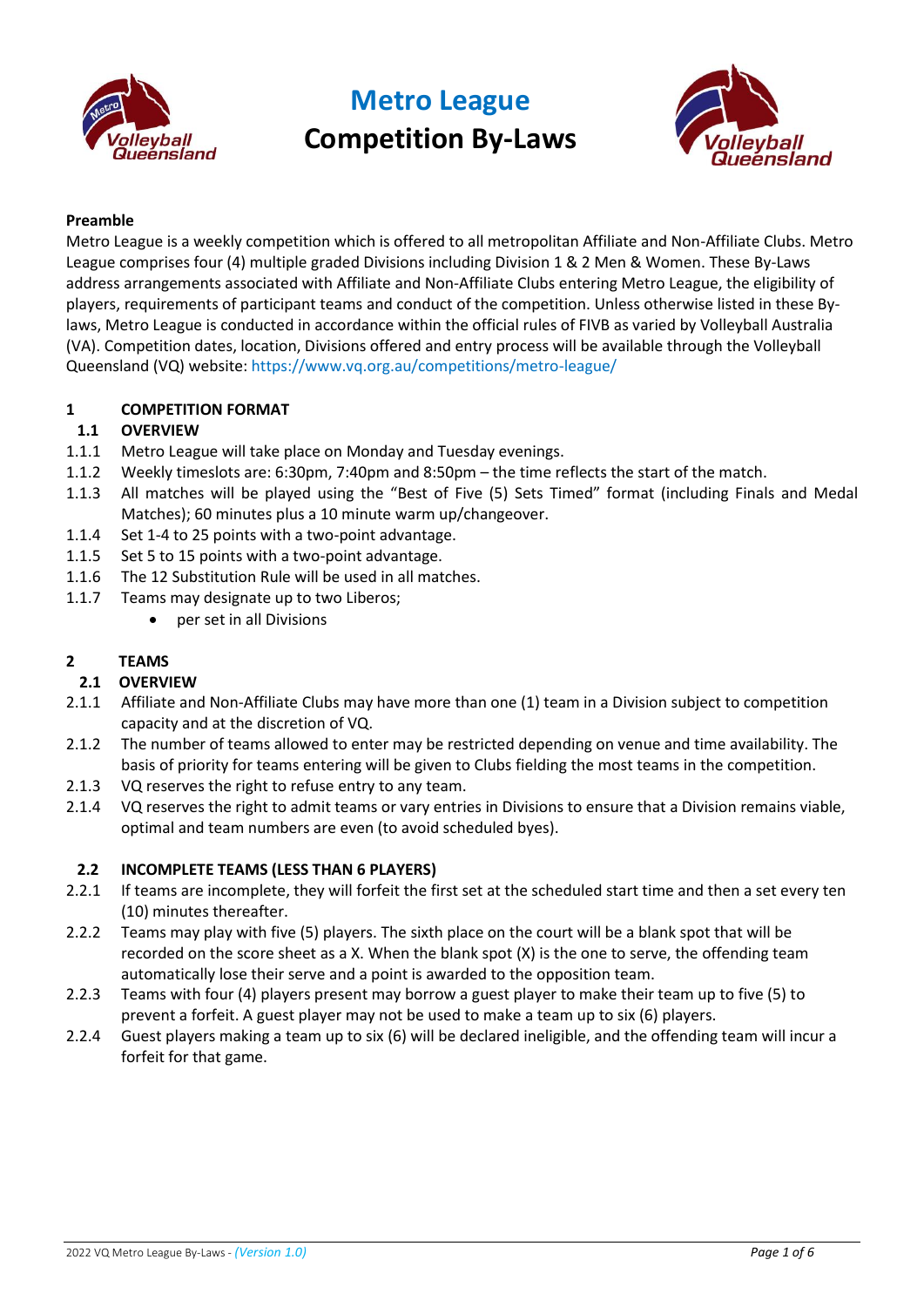



## **3 PLAYERS**

## **3.1 ELIGIBILITY**

- 3.1.1 For Affiliate and Non-Affiliate Club players to be eligible, they must hold a current recreational membership (or higher) with VQ. There will be "Zero Tolerance" regarding unregistered players at any stage of the competition. Registrations must be received by VQ prior to 11:59 pm on the Wednesday before the competition commences.
- 3.1.2 Any unregistered players who take the court are in violation of By-Law 3.1.1, which will result in a forfeit being applied to their team. Registration is available online via the VQ website: <https://www.vq.org.au/membership/>
- 3.1.3 Any team fielding an unregistered player or one listed under a false name will forfeit that match.
- 3.1.4 Only those players named on the scoresheet at the end of the match, and having entered the court during the match will be regarded as having played.
- 3.1.5 If an Affiliate or Non-Affiliate Club has more than one (1) team in the competition, players must only participate in one (1) team throughout the duration of the competition.

## **4 FINALS**

## **4.1 FINALS ELIGIBILITY**

- 4.1.1 To be eligible to play in Finals and Medal Matches (i.e. Semi-Finals and Gold & Bronze Medal Matches), a player must have played a minimum of 25% of all scheduled round matches for that team during the current season (not including byes).
- 4.1.2 Exceptions to this rule may be approved by the VQ Club Services Coordinator. Factors such as competition standard, timeliness of application and fairness to all parties are to be considered in the approval process.
- 4.1.3 Teams fielding 'ineligible players' in Finals and Medals Matches will automatically forfeit all sets in which that player took the court.

### **4.2 FINALS FORMAT**

- 4.2.1 All Finals and Medal Matches will be played using the "Best of Five (5) Sets Timed" format; Set 1-4 to 25 points with a two-point advantage and Set 5 to 15 points with a two-point advantage.
- 4.2.2 If any Finals and Medal Matches are tied at 1 Set all, the third set (if incomplete) must be determined by either team accumulating 13 or more points with a two-point advantage.
- 4.2.3 In case of a forfeit during the finals, the offending team may be eliminated from the finals series. Only teams that have fulfilled their finals commitments, including duty, will be eligible for any medals or awards.

## **5 MATCH REGULATIONS**

### <span id="page-1-0"></span>**5.1 FORMAT**

- 5.1.1 All matches will start at the scheduled time as advertised in the official draw.
- 5.1.2 Warmup (10 minutes) and access to the court will start at scheduled times (6:20pm, 7:40pm and 9:00pm). The 'match commencement whistle' for the match will occur ten (10) minutes after the scheduled start time. See By-Law '6 [Ma](#page-3-0)tch Protocol' for timing of the warmup.
- 5.1.3 No time outs or substitutions can be called in the last five (5) minutes of any match.
- 5.1.4 Incomplete sets will count as a set won if a team has 13 or more points (8 in the deciding set) and leads by two (2) or more points.
- 5.1.5 Any preliminary match (excluding Semi-Finals and Gold & Bronze Medal Matches) that is tied on sets will be awarded to the team that scored the most points in the match, if still drawn the winner will be the team that won the last point played.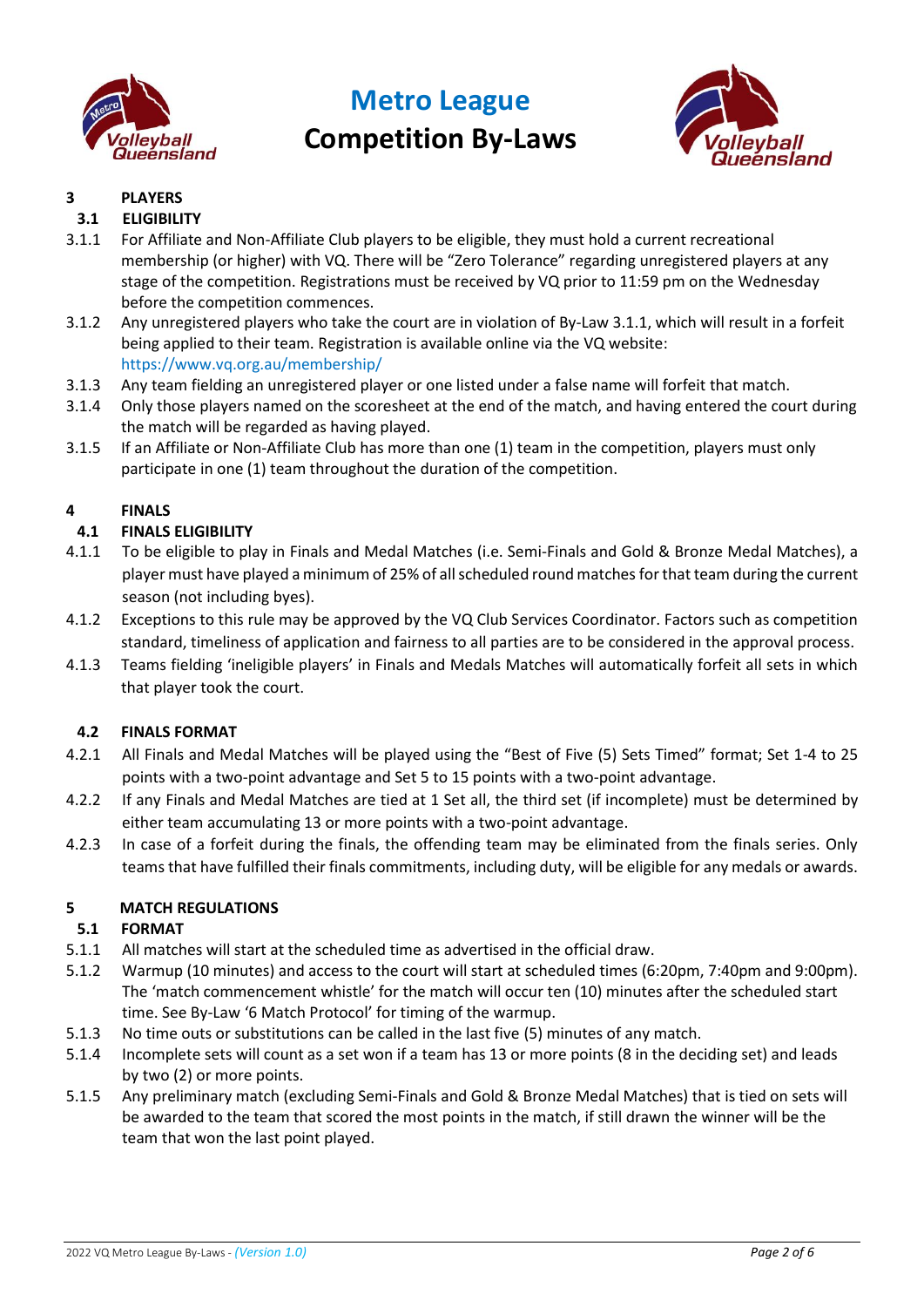



- 5.1.6 If the  $1<sup>st</sup>$  Referee has whistled for service prior to the siren for end of match, then that rally must be played, and shall count toward the scores. The 1<sup>st</sup> Referee alone shall determine whether the whistle preceded the siren.
- 5.1.7 The Venue Manager or Chief Referee may give permission for a Libero to be re-designated as a normal court player in order to avoid a forfeit in the case of an injury.
- 5.1.8 The Metro League match ball is the Mikasa "V200W" 8-panel volleyball.
- 5.1.9 The net heights are as follows:

| Division 1 & 2 Men:         | 2.43m | U19 Boys: 2.43m  |  |
|-----------------------------|-------|------------------|--|
| Division 1 & 2 Women: 2.24m |       | U19 Girls: 2.24m |  |

### **5.2 FORFEITS AND LATE STARTS**

- 5.2.1 Any team(s) not ready at the match commencement whistle, will forfeit the first set with a 25-0 score. After a further 10 minutes increments if a team is still not ready, they will forfeit the second set and third sets, with a 25-0 & 15-0 score respectively and the non-forfeiting team will be declared the winner three (3) sets to nil (0).
- 5.2.2 Where both teams have forfeited the first set but are then ready to play at the start of the second set, the match shall be played for the remainder of the 60 minutes as a "Best of Five (5) Sets Timed" format.
- 5.2.3 Where both teams have forfeited the first and second sets but are then ready to play at the start of the next set, the match will be played for the remainder of the 60 minutes and consist of one (1) set to 25 points.
- 5.2.4 The Venue Manager reserves the right to permit matches to commence late without penalty, due to unforeseen problems e.g. Notified traffic accidents, major events, subject to 5.1.2.
- 5.2.5 If a team forfeits their match and fail to notify VQ 48 hours prior, they will also be required to pay the full weekly fee for the team that has been impacted by the forfeiture for that round, in addition to their own.

### **5.3 UNIFORMS**

- 5.3.1 All players must wear a uniform, complete in the following details:
- 5.3.2 The shirt must have permanently fixed to the front and back a number between 1 and 99.
- 5.3.3 The colour and design of the shirt must be consistent throughout the team.
- 5.3.4 Male players shorts should be generally consistent in colour.
- 5.3.5 Female players can wear shorts, sports briefs or bike pants, provided the uniform is generally consistent throughout the team in terms of colour.
- 5.3.6 Sponsors logo must be consistent across the team.

## **5.4 OFFICIALS**

- 5.4.1 VQ will provide 1<sup>st</sup> Referees for all matches during this competition. All 1<sup>st</sup> Referees provided will be a VAaccredited Level 1 Badge Referee or higher.
- 5.4.2 All 1<sup>st</sup> Referees overseeing matches must wear the official VA Referee Shirt (sky blue colour).
- 5.4.3 A Chief Referee will also be provided weekly and will be available to complete Referee assessments and upgrades.
- 5.4.4 Teams will be scheduled for duty as is required by the VQ Club Services Coordinator.
- 5.4.5 Duty may be before or after a team has played.
- 5.4.6 Duty teams must provide a  $2^{nd}$  Referee, two (2) standing Lines persons and one (1) Scorer.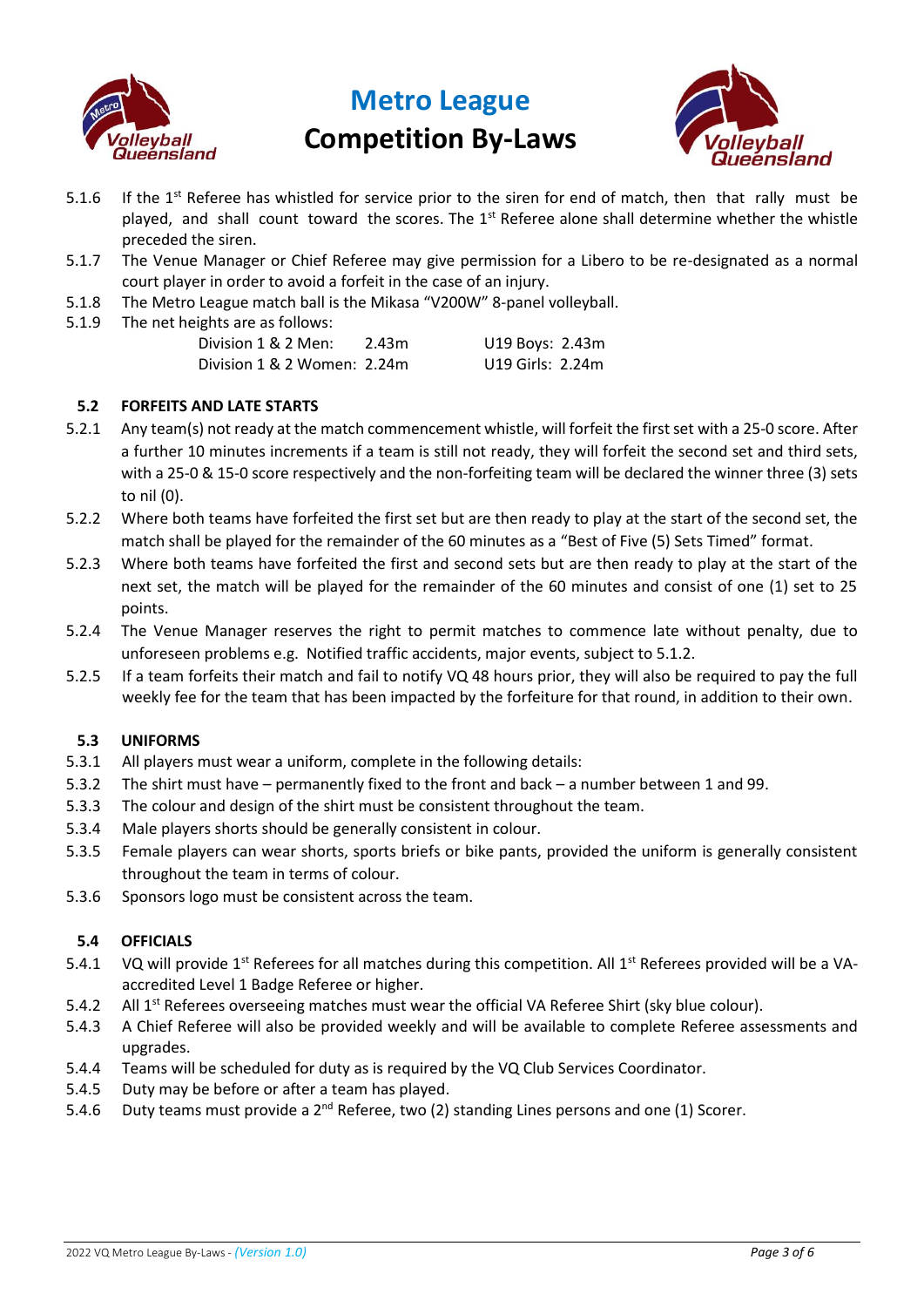



- 5.4.7 Duty teams without a minimum of four (4) players reporting at the Scorer's bench at the coin toss will incur a penalty of one (1) competition point.
- 5.4.8 Duty teams must ensure that the scoresheet is completed, including final score summary and MVP list (x3 points given for MVP on winning team and x1 point given for MVP on losing team) in accordance with the 'checklist' on the Scorer's bench. The 'checklist' is also available from the Venue Manager.
- 5.4.9 All Scorers and Lines persons are prohibited from using mobile phones and other electronic devices during the match.
- 5.4.10 If a team is not present for duty and do not notify VQ 48 hours prior to the match, they will be required to duty an additional match at the discretion of the VQ Club Services Coordinator.

## **5.5 PLAYER / COACH / SPECTATOR BEHAVIOUR**

- 5.5.1 Players, coaches or spectators may be given a written warning by Competition Management regarding their conduct during competition. This will be emailed to the team contact no later than 5.00pm on the Tuesday following the match in question.
- 5.5.2 Competition Management have the power to issue sanctions to players, coaches or spectators as they deem appropriate.
- 5.5.3 Any player, coach or spectator who receives two (2) written warnings or two (2) Red Cards (excluding time delay sanctions) during the competition will be:
	- a) suspended from being involved in the same team's next match, which does not include a bye.
	- b) cannot be involved in any other matches or Divisions until the suspension imposed at 5.5.3 a) is completed.
- 5.5.4 Any player, coach or spectator who is sanctioned with expulsion (Red & Yellow together) will be:
	- a) suspended immediately from the match in which they incurred the sanction.
	- b) suspended from being involved in the same team's next two (2) matches, which does not include byes.
	- c) cannot be involved in any other matches or Divisions until the suspension imposed at 5.5.4 a) and b) is completed.
- 5.5.5 Any player, coach or spectator who is sanctioned with disqualification or expulsion will be cited to appear within 5 days at a VQ Judiciary Committee at the discretion and direction by the VQ General Manager.

## <span id="page-3-0"></span>**6 MATCH PROTOCOL**

## **6.1 OVERVIEW**

6.1.1 Scheduled Start Time (e.g. 6:20pm)

Time which teams will have access to the court and officially commence warmup (No teams are permitted to access the net (i.e. no spiking or serving) until directed by the  $1<sup>st</sup>$  Referee.

- 6.1.2 Captains Whistle (e.g. 6:22pm) Duty team conducts coin toss and permits hitting warmup to start. Team captains/coaches must sign the team list.
- 6.1.3 Warmup Commence (e.g. 6:23pm) 1<sup>st</sup> Referee announces start of hitting warmup
- 6.1.4 Swap Hitting Sides Whistle (e.g. 6.26pm) 1<sup>st</sup> Referee announces change of hitting sides
- 6.1.5 Serving Warmup Whistle (e.g. 6:28pm)

1<sup>st</sup> Referee announces commencement of serving warmup (both team must stop hitting warmup). 2<sup>nd</sup> Referee ensures that starting line-ups have been received.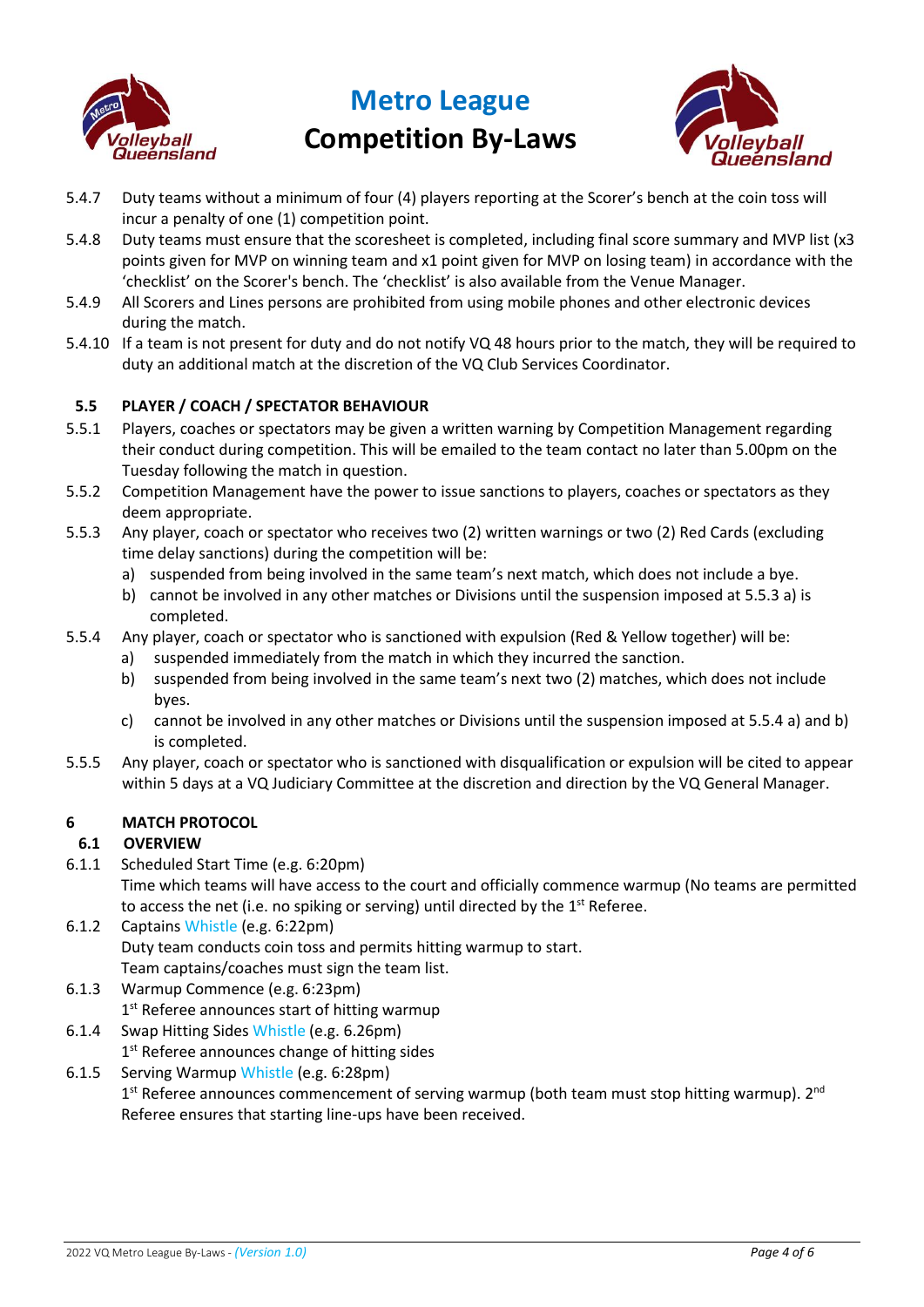

## **Metro League**

## **Competition By-Laws**



- 6.1.6 End of warmup Whistle (e.g. 6:29pm) 1<sup>st</sup> Referee announces end of serving warmup 6.1.7 Match Commencement Whistle (e.g. 6:30pm) 1<sup>st</sup> Referee instructs teams to enter court, at this time rul[e 5.1.2](#page-1-0) takes effect 6.1.8 Line-up check 2<sup>nd</sup> Referee checks line up 6.1.9 First Whistle 1<sup>st</sup> Referee whistles for the first service of the match **7 COMPETITION STANDING & PENALTIES 7.1 PREMIERSHIP POINTS** 7.1.1 Premiership points will be awarded in all Divisions as follows:
	- a) 3 points for a win.
	- b) 1 point for a loss.
	- c) 1 point for each set won.
	- d) 0 points for a bye.
	- e) -2 points for a forfeit.
- 7.1.2 Teams who have not paid their competition fees by the due date will not receive competition points until the amount is paid.

### **7.2 PREMIERSHIP TABLE**

- 7.2.1 The ranking of teams on the premiership points table is determined in this order:
	- a) The most premiership points.
	- b) The highest ratio of points won to points played (5 decimal places).
	- c) The highest ratio of sets won to sets played (5 decimal places).
	- d) Result of the last match between the two (2) teams.

The set/point quotient equation is as follows:  $Points$  Won  $x$  100

| :bllows | Points Won    | x 10 |
|---------|---------------|------|
|         | Points Played |      |

### **8 MANAGEMENT OF THE COMPETITION**

- 8.1.1 The Venue Manager is responsible for the efficient running of the competition. They are also responsible for recording the premiership points table and penalties register.
- 8.1.2 The Chief Referee is responsible for the supervision of all Referees, and implementing the "on the spot protest resolution" procedure.
- 8.1.3 The Metro League Control Committee comprises of the VQ Club Services Coordinator, Chief Referee and Venue Manager. The Control Committee's role is to operate the competition within the terms of these By-Laws, the VQ Constitution and the rules of the match. The Control Committee reports to the VQ General Manager.
- 8.1.4 All formal written complaints concerning management of the competition should be marked to the attention of the VQ General Manager and will be dealt with as quickly as possible.

### **9 PROTESTS, APPEALS & REFERALS**

- 9.1.1 All match protests will be resolved using the "on the spot protest resolution" guidelines.
- 9.1.2 All appeals regarding score sheet penalties and ineligible players must be received by the VQ Club Services Coordinator, [clubs@vq.org.au](mailto:clubs@vq.org.au) within 3 business days of receipt of the breach notice.